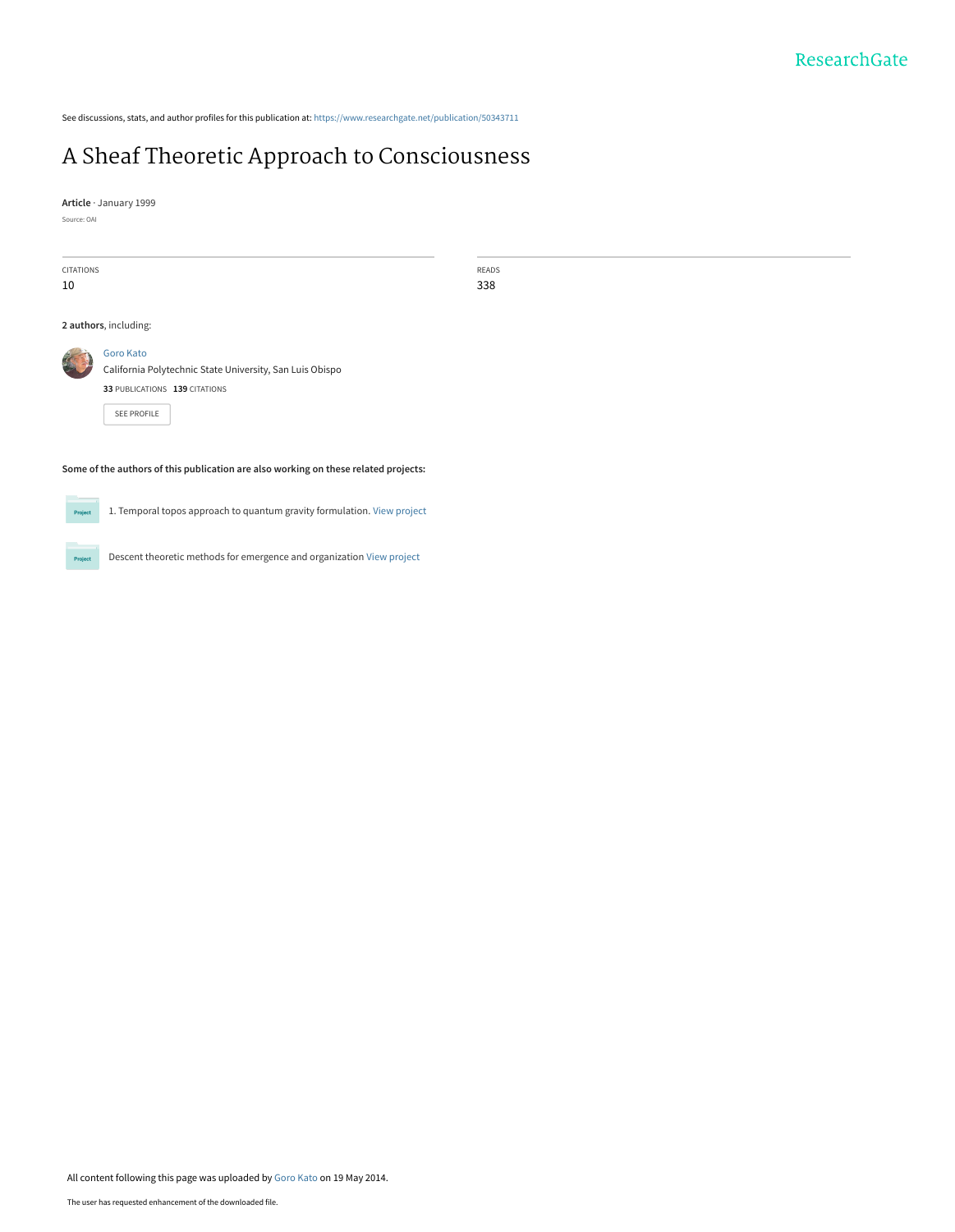# A Sheaf Theoretic Approach to Consciousness

Goro Kato Department of Mathematics California Polytechnic State University San Luis Obispo, California 93407

and� and

Daniele C. Struppa Department of Mathematical Sciences George Mason University, Fairfax, VA 22030-4444 Email: dstruppa@osfl.gniu.edu

# **Abstract**

A new fundamental mathematical model of consciousness based on category theory is presented. The model is based on two philosophical - theological assumptions: a) the universe is a sea of consciousness, and b) time is multi-dimensional and non-linear.

keywords: Consciousness; Sheaf theory; Cohomology

## 1.0 Introduction

The purpose of this paper is to propose a fundamentally new approach to consciousness and the problem of deep reality. Our approach will provide a mathematical model based on category theory (we will specifically use the category of presheaves as model for a conscious universe), which appears to be very promising. On one hand, category theory (originally developed in the fifties by Eilenberg and Mac Lane for purely algebraic reasons) is abstract enough to allow treatment of a fundamentally abstract phenomenon such as consciousness. On the other, category theory is now so advanced and fully developed, that it provides a theory rich enough for the complexity of the problem at hand. hand.

Given the preliminary nature of this first announcement, we have decided against providing a full background on the mathematical notions we will use; rather, we would like to refer the reader to the fundamental treatise of Mac Lane [5] as far as categories are discussed, and to the introduction of Bredon [1], for the necessary notions from sheaf theory.

As we said, this article proposes a model which is based on a very specific world-view; the model and its implications will need much refinement, verification, and discussion before its full strength can be established. Nevertheless, we have decided to present it here in the hope that it will be sufficiently controversial to generate insightful discussion.

The second author wishes to express his gratitude to his colleague Professor Kafatos for the many illuminating discussions, and for sharing an early copy of [2], which further stimulated his thinking. The proposal presented here should not be seen in opposition to [2], but rather as a complement and it is our hope that our formalism may in the future be used to support the ideas put forward in [2].

# 2.0 The Model

Our model is based on two fundamental philosophicaltheological assumptions:

a) the universe must be interpreted as a sea of consciousness, consciousness,

b) time is multi-dimensional and non-linear

Both assumptions are consistent with Buddhist world views [6]. [7], and with many recent interpretations of quantum

Noetic Journal V.2 No.1, Jan 1999 1

**.... 11 \_\_**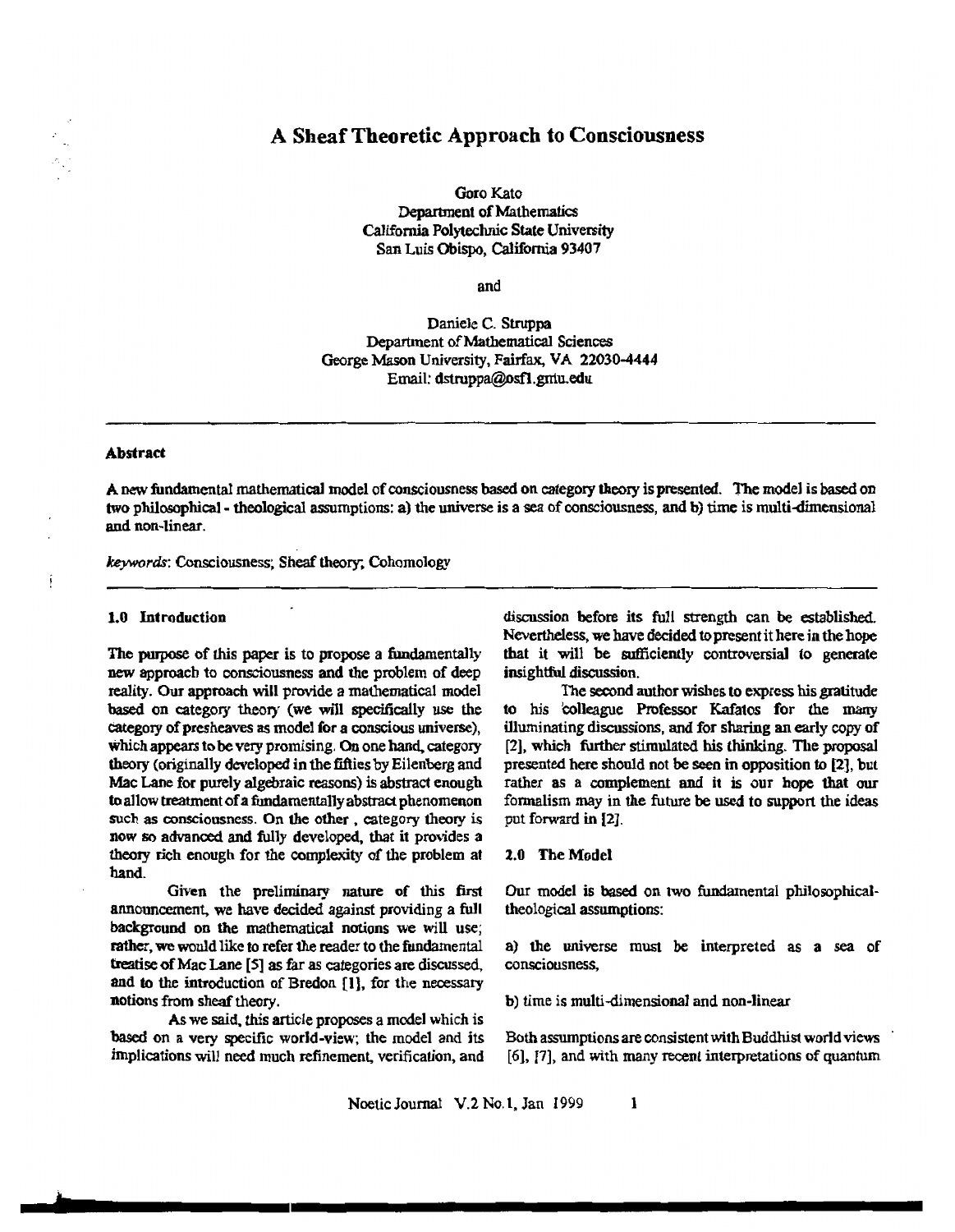Kato and Struppa - Sheaf Approach

physics [3], but we still wish to briefly discuss what we have in mind. Assumption a) is essentially a conscious universe view, and rejects the existence of individual conscious entities as we usually perceive them (though our model will provide an explanation for their perception); rather than agreeing to the existence of such individual entities, we postulate the essential unity of all consciousness out of which individual conscious entities appear and disappear (consistently with a fundamental principle of impermanence of all things). Assumption b), on the other hand, is refuting the existence of time as we perceive it  $($ though, once again, our model will justify such perception $)$ and postulates a time in which there is no past, present, future, but only a collection of presents, all equivalent to each other.

In order to mathematically describe such a model, we consider a topological space  $T$  of arbitrarily large dimension (or, possibly, of infinite dimension), which we call "time" and we consider the category  $U$ , for universe, of presheaves on  $T$ . The most appropriate way to regard a presheaf is to consider it as a contravariant functor from the category of opens sets in T to a target category C to be specified at a later stage. In our interpretation, the category U represents the "sea of consciousness", its objects represent the individual conscious entities, while its arrows, or maps, represent communications between such conscious entities. It is appropriate to think of inanimate objects as particularly "poor" presheaves. For example, a single particle in a stable state could be represented by a constant sheaf whose stalk is the trivial object in  $C$  (either defined on all of T, or only on a subset of T, if we want to consider its existence as confined to a subset of time). Similarly, a particle with two possible states (say spin  $\pm$  1) could be represented by a constant sheaf whose stalk is  $Z_2$  if C is, for example, the category of abelian groups. On the other hand of the spectrum. complex conscious entities (such as a "brain") could be represented by very "rich" and complex presheaves. The interpretation of brains like presheaves or sheaves is particularly interesting and lends itself to an abstract discussion of the notion of "thoughts" and "understanding" in terms of sections and restriction maps,  $[4]$ .

In order to understand the apparent paradox of the perception of the everyday reality (which we can call "shallow" reality, in contrast with the "deep" reality discussed in [2]), we can postulate an injective map

$$
i:IR\rightarrow T.
$$

If we now consider the categories  $U_T$  and  $U_{IR}$  of

presheaves on  $T$  and  $IR$  respectively, we can define a functor

$$
S\colon U_{\scriptscriptstyle T}\to U_{\scriptscriptstyle IR},
$$

which we shall call the "shallow" functor, by taking the pull-back of every object in  $U_T$  So, if  $P \in Ob(U_{\tau})$ , we define

$$
S(P) := i^*(P) \in Ob(U_R),
$$

and we interpret  $S(P)$  as the perception of  $P$  in the "shallow" reality; note that since  $S(P)$  is a presheaf on  $IR$ , it is not surprising that all time is perceived linearly in the shallow reality.

Other apparent paradoxes of modern physics can be easily understood within this framework. The famous non-locality Aspect experiment described, for example, in  $[3]$ , can be interpreted by considering the two photons as two constant sheaves  $P_1$  and  $P_2$  with stalk  $Z_2$ , and regarding the experiment as simply the map  $f: P_1 \rightarrow P_2$  defined as the identity on each stalk. The existence of such map can be interpreted as the possibility of performing the experiment, which shows why one particle "learns" instantaneously from the other.

Let us conclude this short note by pointing out a few of the issues which the authors are exploring. We have mentioned the interpretations which sections and restrictions have within this model. Even more intriguing (for its philosophical and theological interpretation) is the discussion of initial and terminal objects in  $U$ . When information is transmitted between two or more objects, it may be worthwhile to eliminate insignificant or redundant information; such a process can be accomplished by introducing a cohomology theory for sequences (not necessarily complexes) in  $U$ . Such a theory has been developed independently by the first author and finds here an interesting application. Pushing even further, we will develop a theory for the derived categories which arise in this context. Finally, the authors will propose other interesting functors which, as the shallow functor, are susceptible of relevant interpretations. Of particular interest is the problem of analyzing the meaning of autofunctors (i.e. functors from  $U$  to itself).

### **References**

[1] S. Bredon, Sheaf Theory, Springer Verlag.